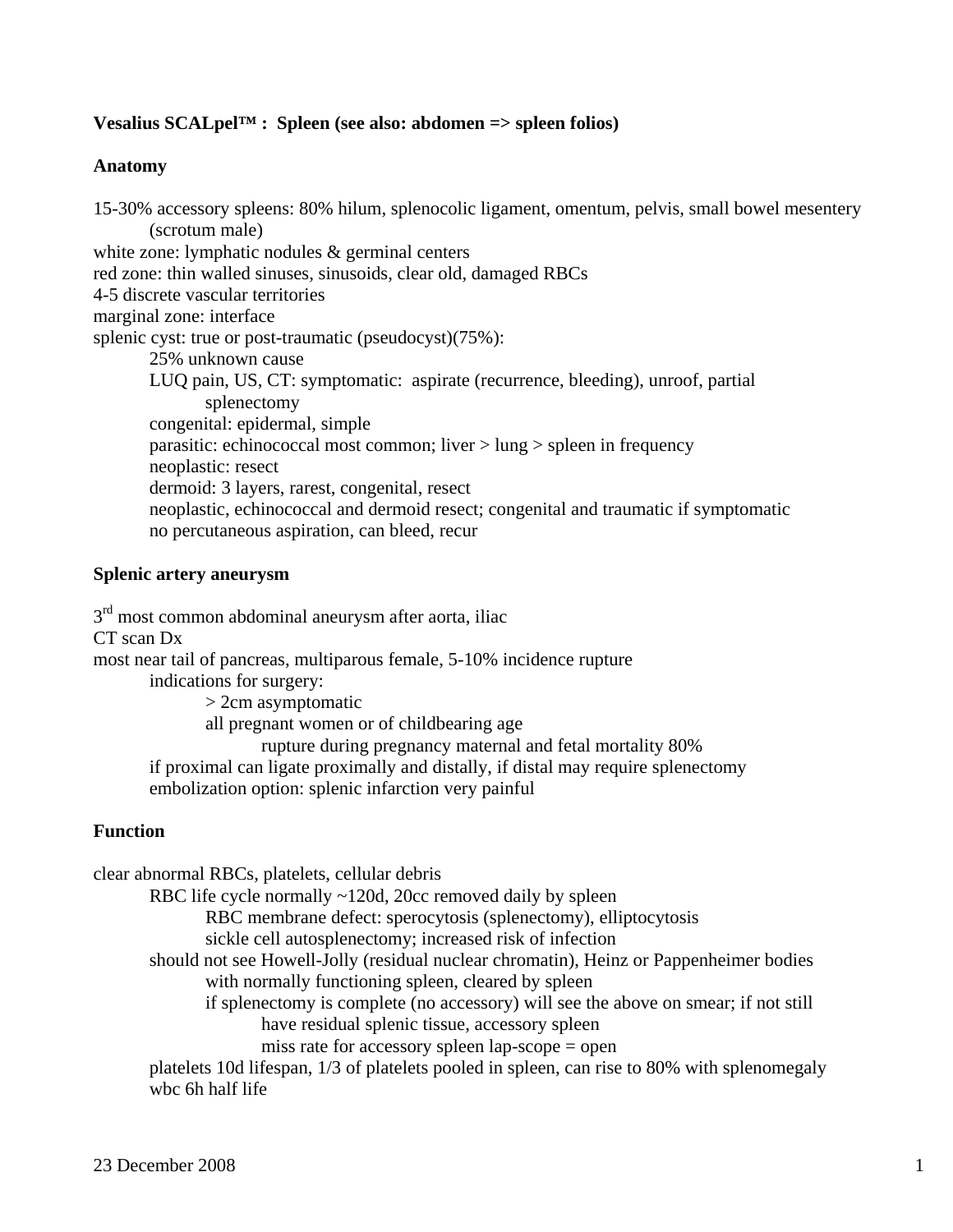abnormal function splenic antibodies (IgM) cause excess cell destruction, bind to platelets

opsonins

 properdin: initiates alternate pathway of complement activation tuftsin: binds granulocytes to promote phagocytosis

## **ITP**

Primary or secondary Dx of exclusion: SLE, antiphospholipid syndrome, immunodeficiency, lymphoproliferative, HIV, hepatitis C, heparin, drug related antibodies (quinidine), thyroid disease peripheral smear to R/O pseudothrombocytopeniaa, inherited giant platelet syndrome & other hematological disorders immune disorder with IgG antibodies, F:M 3:1 IgG antiglobulin on platelets verifies can follow upper respiratory infection spleen is the major source of IgG in ITP, increased 5-6X antibodies bind to platelets which are destroyed by spleen platelets <50k, normal bone marrow 30-50K bruising 10-30K spontaneous ecchymosis <10K internal bleeding bleed: vaginal, mucosal, UGI, nose usually sporadic, increasing with AIDS, SLE spleen rarely palpable. if palpable consider Dx of hypersplenism 50% of cases children ~5yo, M=F child good prognosis, 80% recovery without treatment < 6mo (usually within a few wks), do not do splenectomy, rare (<1%) intracranial hemorrhage adults require Rx at presentation, 50% platelets < 10K treatment initial trial of steroids, 1mg prednisone/kg/d 3-6w, if responds wean, 50-75% success initial response to steroids suggests good response to splenectomy IV immune globulin for internal bleeding, platelets < 5K despite steroids, extensive progressive purpura 80% respond, but common relapse if no response, requirement for high dose (10-20mg/d) or recurrent drop platelets: elective splenectomy, 85% success splenectomy surgery 92% response v 30% medical Rx, surgery treatment of choice predictors of response to surgery young age, most common positive predictor short interval diagnosis to surgery initial response to steroids  $HIV+$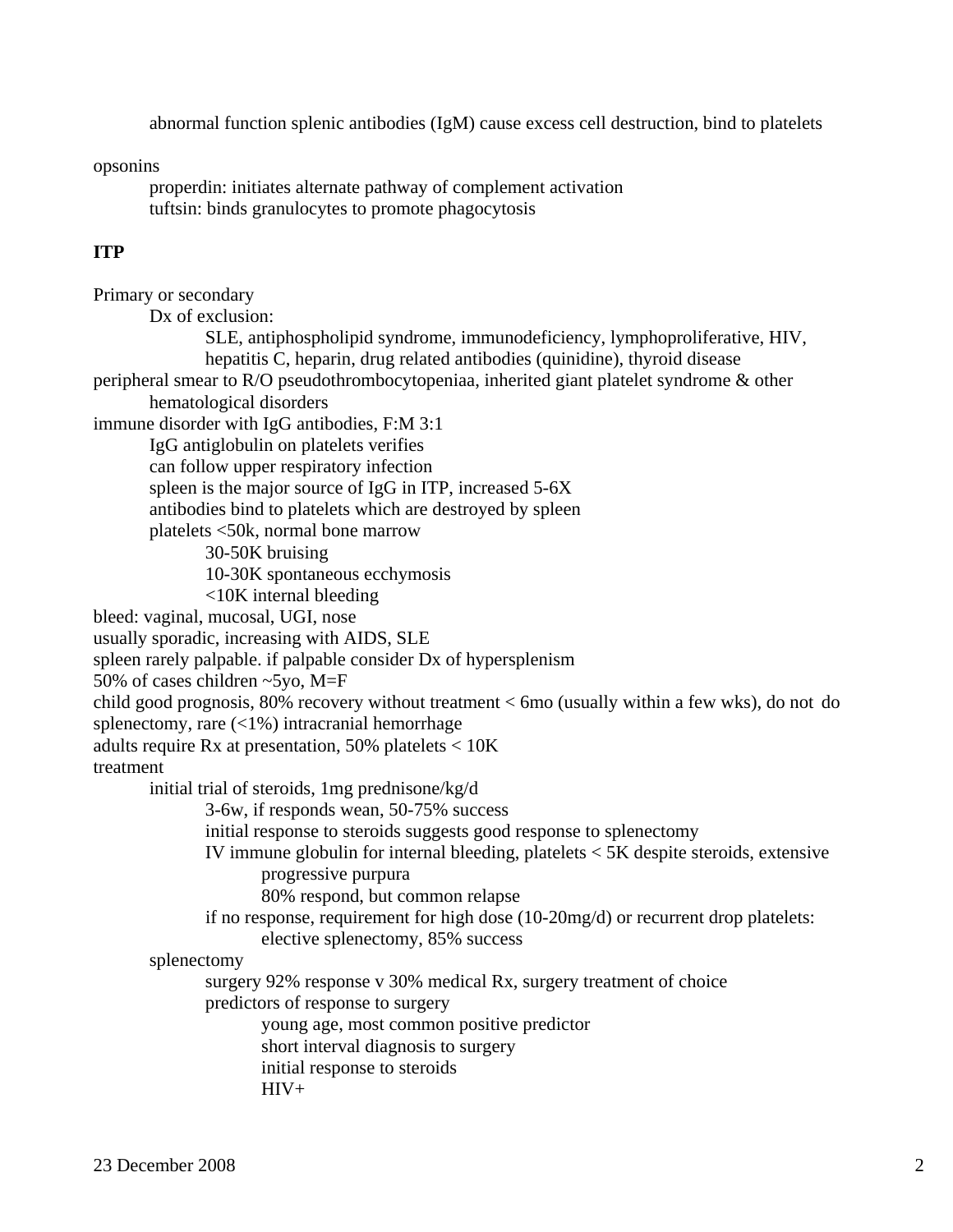high pre-op platelets 40K platelets OK to proceed don't give platelets unless untoward bleeding post op look for accessory spleen: 30% in hematological disorder v 20% plasmapheresis takes 4-5d for response, not beneficial in acute crisis emergency splenectomy only for neurologic crisis (intracranial bleed,  $p1 < 10K$ ) recurrence accessory spleen, observe search for other causes of thrombocytopenia: hemolytic disorder, thyroid, pregnancy, infection moderate, 40-50K try cytoxan, steroids, plasma exchange persistent: reoperate after CT, US, Tc scan looking for accessory spleen; gamma probe with indium labeled platelets

# **TTP**

autoimmune response to endothelial cell antigen (arterioles, small capillaries) disease of arteries with diffuse platelet trapping in small vessels (arterioles and capillaries) platelet aggregation, hyaline deposits in/under endothelium normal size spleen pentad: fever, purpura (thrombocytopenia), hemolytic anemia, neurologic abnormalities, renal failure profound thrombocytopenia, elevated WBC, elevated bilirubin (hemolysis), hematuria, protein casts peak 20-30yo, F>M may be initiated by viral or bacterial infection, pregnancy, drugs (BCP) untreated 10% 1y survival Rx steroids, plasmapheresis, rarely splenectomy

## **Hereditary spherocytosis**

autosomal dominant, defect in RBC membrane structural protein spectrin shortened RBC lifespan, osmotic fragility anemia, reticulocytosis, jaundice, splenomegaly, pigment gallstones (94% by 13) increased osmotic fragility, high sequestration, destruction by spleen wait until at least age 4 before splenectomy, cholecystectomy at same time

## **Sickle cell disease**

HbA replaced by HbS (valine substitution for glutamic acid  $6<sup>th</sup>$  position on beta chain of Hb) with decreased  $O_2$ , RBC elongates and distorts causing increased viscosity, stasis, crenation, clotting, worsening hypoxemia, cycle

mortality from recurrent infection, renal failure, heart failure

spleen autoinfarcts, rarely need splenectomy

Howell-Jolly bodies seen

splenic infarction may result in splenic abscess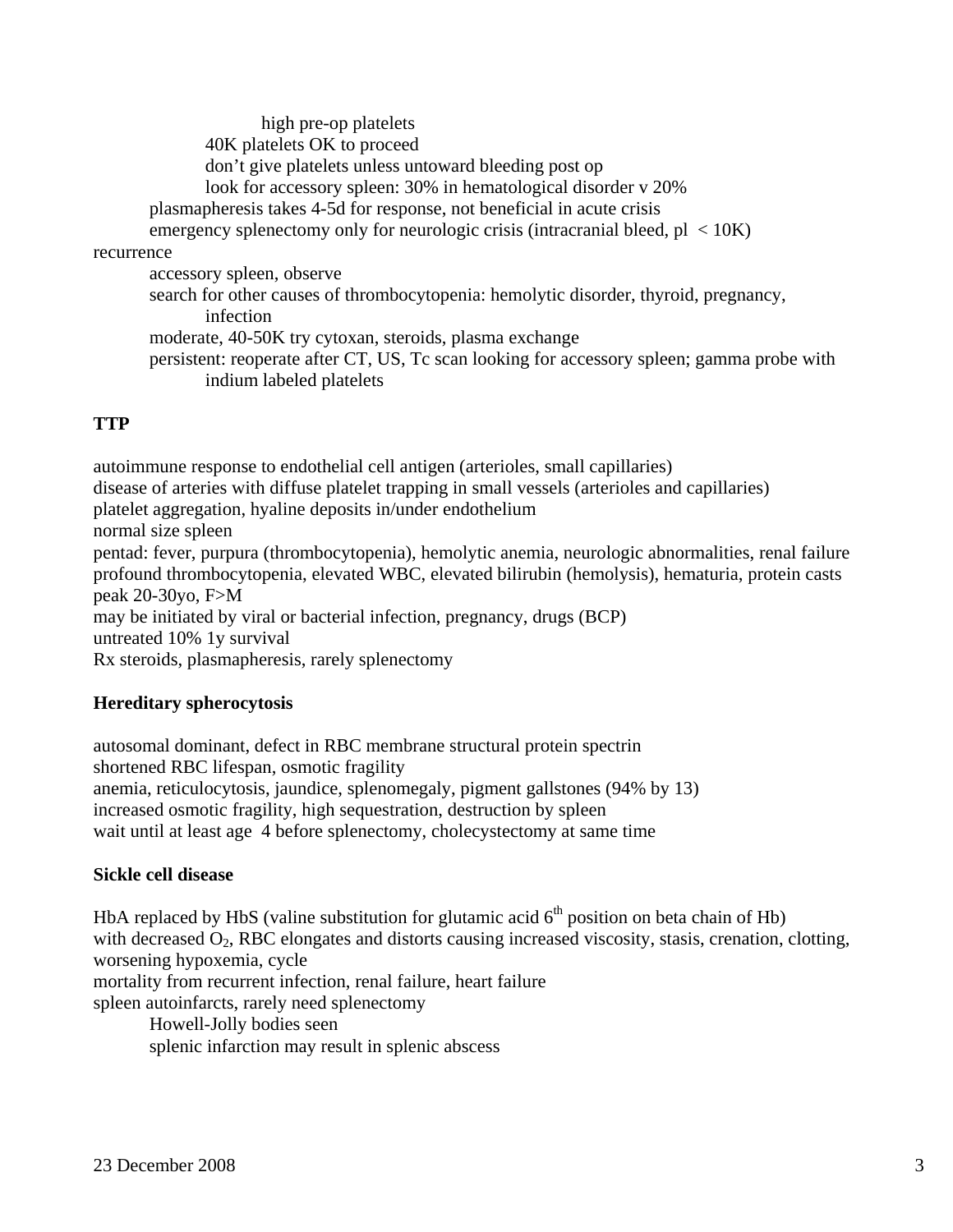### **Thallasemia**

autosomal dominant defect in Hb synthesis presents early in life persistence of HbF (fetal) and decreased HbA accumulation of intracellular material causes sturctureal abnormality RBC need recurrent transfusion, can't maintain  $Hb > 10$  need for splenectomy high risk OPSS

**Primary hypersplenism** : rarely responds to steroids

### **Secondary hypersplenism**

 portal hypertension may result in splenic enlargement, anemia, leucopenia, thrombocytopenia treat portal hypertension, no need for splenectomy

#### **Splenic vein thrombosis**

 acute or chronic pancreatitis, pancreatic tumor splenic enlargement, trapping normal liver (thrombosis may propogate into portal vein) isolated gastric varices, no esophageal varices gastric varices lower incidence of bleeding than esophageal, not amenable to banding splenectomy cures gastric varices and hypersplenism

### **Acquired immune hemolytic anemia:** medical Rx 1<sup>st</sup>

**Hairy cell leukemia**: high recurrence after splenectomy; now treated with alpha2 interferon

### **Portal vein thrombosis**

 hypercoagulable state, stasis, (long splenic v stump?) abdominal pain 1-2w post splenectomy, may result in dead gut anticoagulate, thrombolytic: heparin to coumidin X 6mo

### **Felty's syndrome**

 rheumatoid arthritis, neutropenia, recurrent leg infection/ulcer, splenomegaly splenectomy may be beneficial if medical Rx fails

### **Sarcoidosis**

 lung and liver disease, 20% incidence splenomegaly splenectomy may be beneficial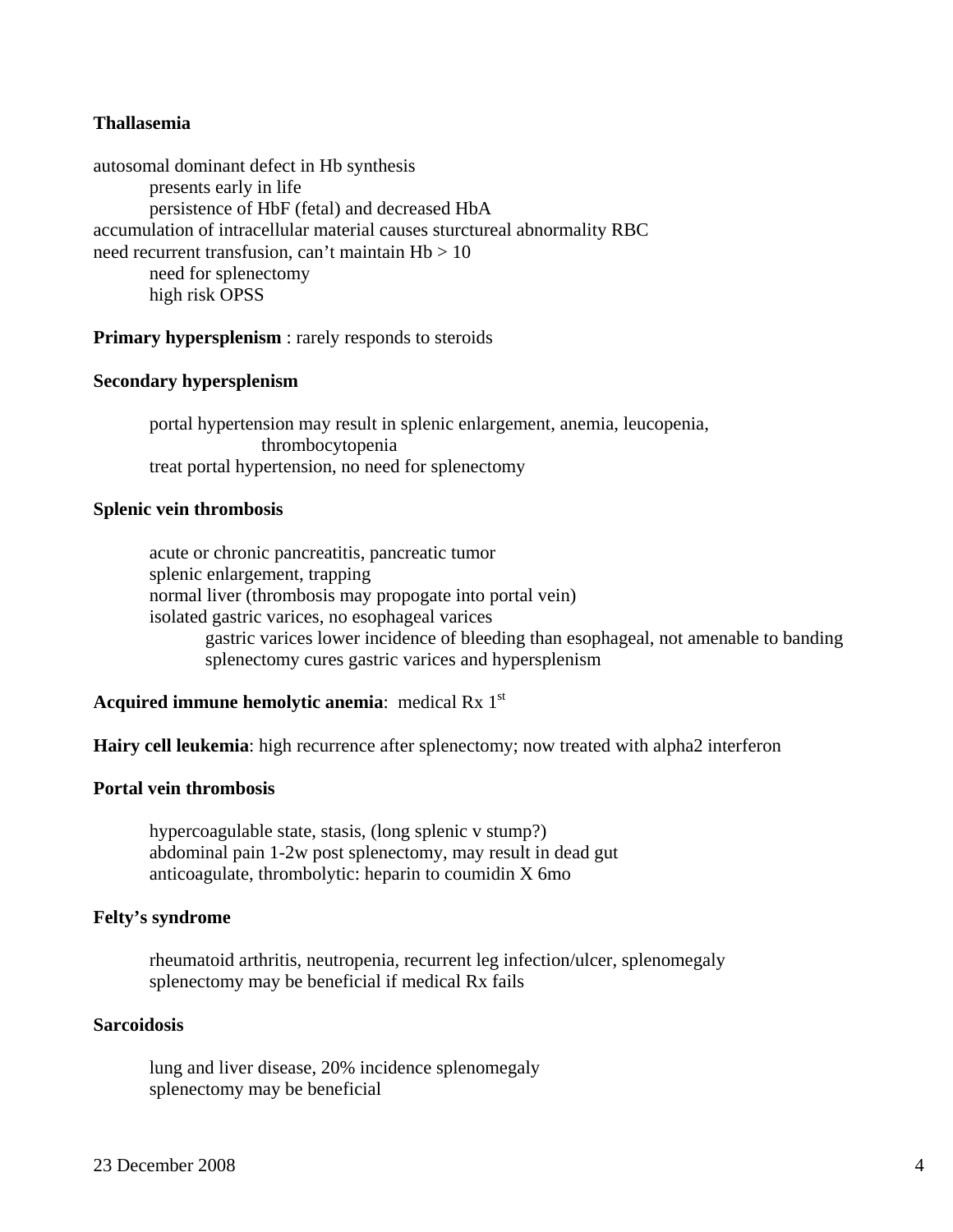### **Gaucher's**

 disorder of lipid metabolism splenectomy may be beneficial

#### **Myeloid metaplasia**

 progressive marrow fibrosis peripheral extramedullary hematopoeisis immature precursors in peripheral blood highest incidence of portal vein thrombosis splenectomy

#### **Splenic abscess**

 chills, fever, LUQ tenderness, splenomegaly contiguous spread, hematogenous spread, immunocompromise, (sickle infarct) splenic enterococcus abscess may seed diseased mitral valve staph, salmonella, e.coli, enterococcus (ICU pts), fungus salmonella increased in ICU pts, sickle cell disease, typhoid, immunocompromised poultry, turtle sources Dx: US, CT

 percutaneous drainage 20-30% success for unilocular splenectomy may be necessary for multiple

#### **Trauma**

penetrating LUQ with intraabdominal bleeding requires surgrery blunt

> FAST exam has replace peritoneal lavage, go to CT scan if positive or suspicious for injury CT grading more accurate in pediatric than adult

 grade  $I < 10\%$  of surface,  $< 1$ cm deep II non-expanding subcapsular hematoma 10-50% of surface, non-expanding intraparenchymal hematoma < 2cm, bleeding capsular tear or parenchymal laceration 1-3cm deep without trabecular vessel involvement III expanding subcapsular or intraparenchymal hematoma, bleeding subcapsular hematoma > 50% of surface, intraparenchymal hematoma > 2cm, parenchymal laceration > 3cm deep or trabecular vessel involvement IV ruptured intraparenchymal hematoma with active bleeding, laceration involving segmental or hilar vessels resulting in major  $(> 25\%$  of volume) devascularization V completely shattered or avulsed, hilar laceration with total devascularization non-op management (grade I-III)